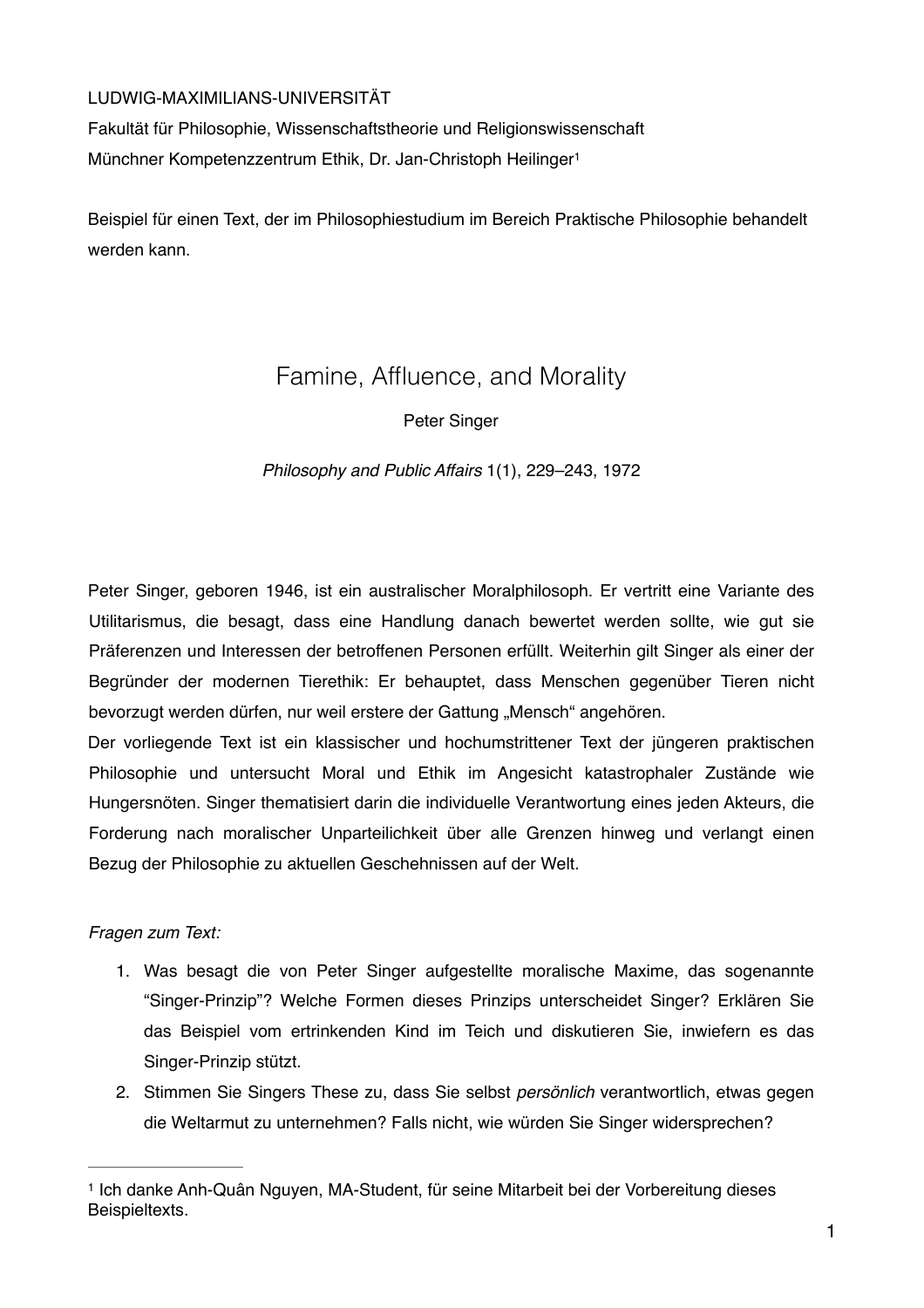- 3. Nach Peter Singer macht es keinerlei Unterschied, ob eine notleidende Person sich in Ihrer unmittelbaren Nähe befindet oder aber tausende Meilen entfernt ist und Sie sie nie kennenlernen werden. Wie begründet Singer diese Aussage? Stimmen Sie zu?
- 4. Wenn Peter Singers Theorie korrekt ist, bedeutet es, dass es so etwas wie Wohltätigkeit, Barmherzigkeit oder Großzügigkeit nicht gibt – es gibt ausschließlich die absolute Pflicht zu helfen. Halten Sie diese Implikation von Singers Theorie für plausibel? Würde es Menschen überfordern, dass ihnen abverlangt wird, immer und zu jederzeit maximale Großzügigkeit zu zeigen?
- 5. Singer behauptet, dass die Philosophie nicht nur in der Lage ist, Stellung zum aktuellen Weltgeschehen zu nehmen, sondern auch dazu verpflichtet ist. Wie begründet Singer seine Aussage? Stimmen Sie seiner These zu? Wie könnte die Philosophie Ihrer Meinung nach dazu beitragen, die Welt zu einem besseren Ort zu machen?

\*\*\*

As I write this, in November 1971, people are dying in East Bengal from lack of food, shelter, and medical care. The suffering and death that are occurring there now are not inevitable, not unavoidable in any fatalistic sense of the term. Constant poverty, a cyclone, and a civil war have turned at least nine million people into destitute refugees; nevertheless, it is not beyond the capacity of the richer nations to give enough assistance to reduce any further suffering to very small proportions. The decisions and actions of human beings can prevent this kind of suffering. Unfortunately, human beings have not made the necessary decisions. At the individual level, people have, with very few exceptions, not responded to the situation in any significant way. Generally speaking, people have not given large sums to relief funds; they have not written to their parliamentary representatives demanding increased government assistance; they have not demonstrated in the streets, held symbolic fasts, or done anything else directed toward providing the refugees with the means to satisfy their essential needs. At the government level, no government has given the sort of massive aid that would enable the refugees to survive for more than a few days. Britain, for instance, has given rather more than most countries. It has, to date, given £14,750,000. For comparative purposes, Britain's share of the nonrecoverable development costs of the Anglo-French Concorde project is already in excess of £275,000,000, and on present estimates will reach £440,000,000. The implication is that the British government values a supersonic transport more than thirty times as highly as it values the lives of the nine million refugees. Australia is another country which, on a per capita basis, is well up in the "aid to Bengal" table. Australia's aid, however, amounts to less than one-twelfth of the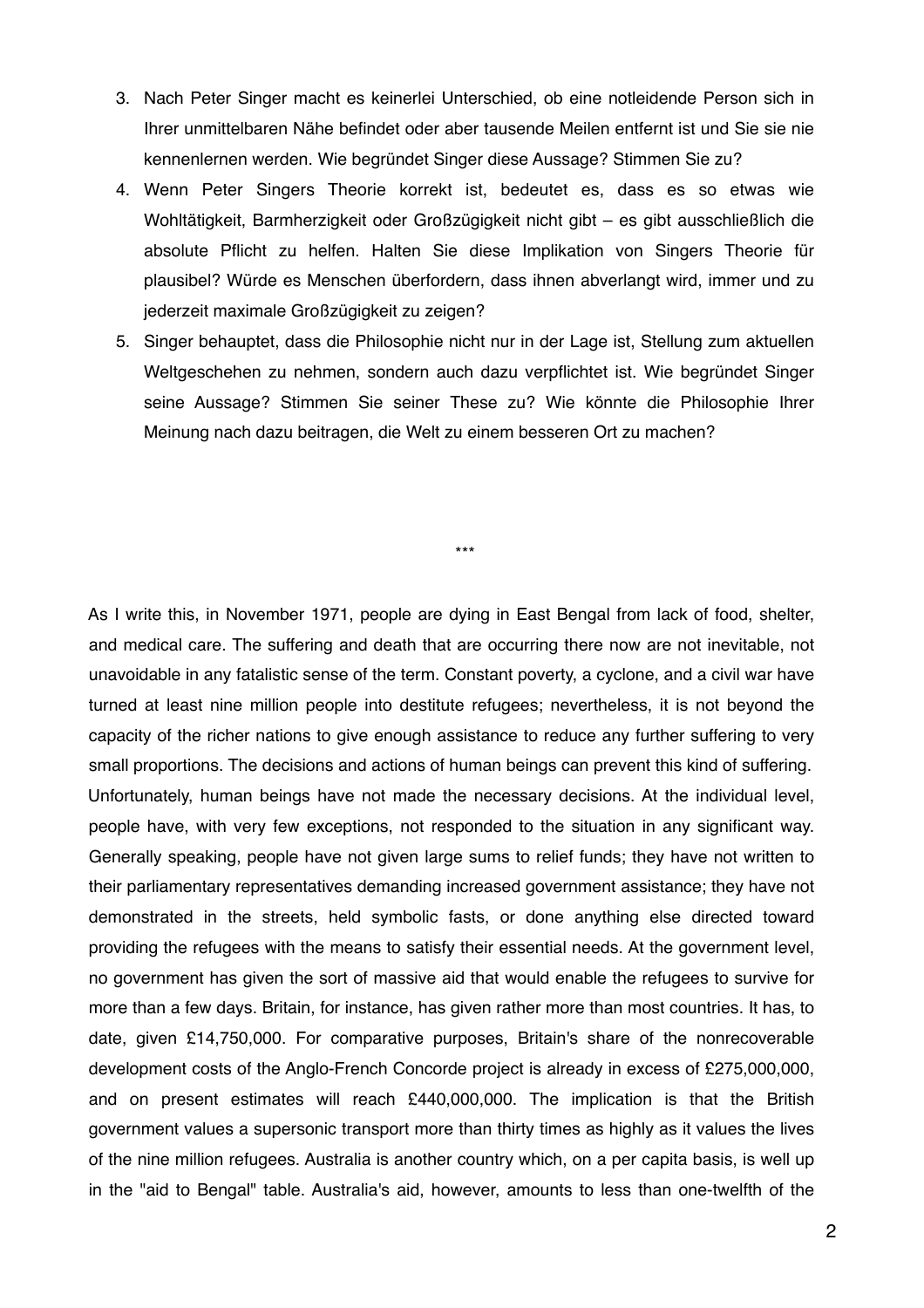cost of Sydney's new opera house. The total amount given, from all sources, now stands at about £65,000,000. The estimated cost of keeping the refugees alive for one year is £464,000,000. Most of the refugees have now been in the camps for more than six months. The World Bank has said that India needs a minimum of £300,000,000 in assistance from other countries before the end of the year. It seems obvious that assistance on this scale will not be forthcoming. India will be forced to choose between letting the refugees starve or diverting funds from her own development program, which will mean that more of her own people will starve in the future.

These are the essential facts about the present situation in Bengal. So far as it concerns us here, there is nothing unique about this situation except its magnitude. The Bengal emergency is just the latest and most acute of a series of major emergencies in various parts of the world, arising both from natural and from manmade causes. There are also many parts of the world in which people die from malnutrition and lack of food independent of any special emergency. I take Bengal as my example only because it is the present concern, and because the size of the problem has ensured that it has been given adequate publicity.

Neither individuals nor governments can claim to be unaware of what is happening there.

What are the moral implications of a situation like this? In what follows, I shall argue that the way people in relatively affluent countries react to a situation like that in Bengal cannot be justified; indeed, the whole way we look at moral issues - our moral conceptual scheme - needs to be altered, and with it, the way of life that has come to be taken for granted in our society.

In arguing for this conclusion I will not, of course, claim to be morally neutral. I shall, however, try to argue for the moral position that I take, so that anyone who accepts certain assumptions, to be made explicit, will, I hope, accept my conclusion.

I begin with the assumption that suffering and death from lack of food, shelter, and medical care are bad. I think most people will agree about this, although one may reach the same view by different routes. I shall not argue for this view. People can hold all sorts of eccentric positions, and perhaps from some of them it would not follow that death by starvation is in itself bad. It is difficult, perhaps impossible, to refute such positions, and so for brevity I will henceforth take this assumption as accepted. Those who disagree need read no further.

My next point is this: if it is in our power to prevent something bad from happening, without thereby sacrificing anything of comparable moral importance, we ought, morally, to do it. By "without sacrificing anything of comparable moral importance" I mean without causing anything else comparably bad to happen, or doing something that is wrong in itself, or failing to promote some moral good, comparable in significance to the bad thing that we can prevent. This principle seems almost as uncontroversial as the last one. It requires us only to prevent what is bad, and to promote what is good, and it requires this of us only when we can do it without sacrificing anything that is, from the moral point of view, comparably important. I could even, as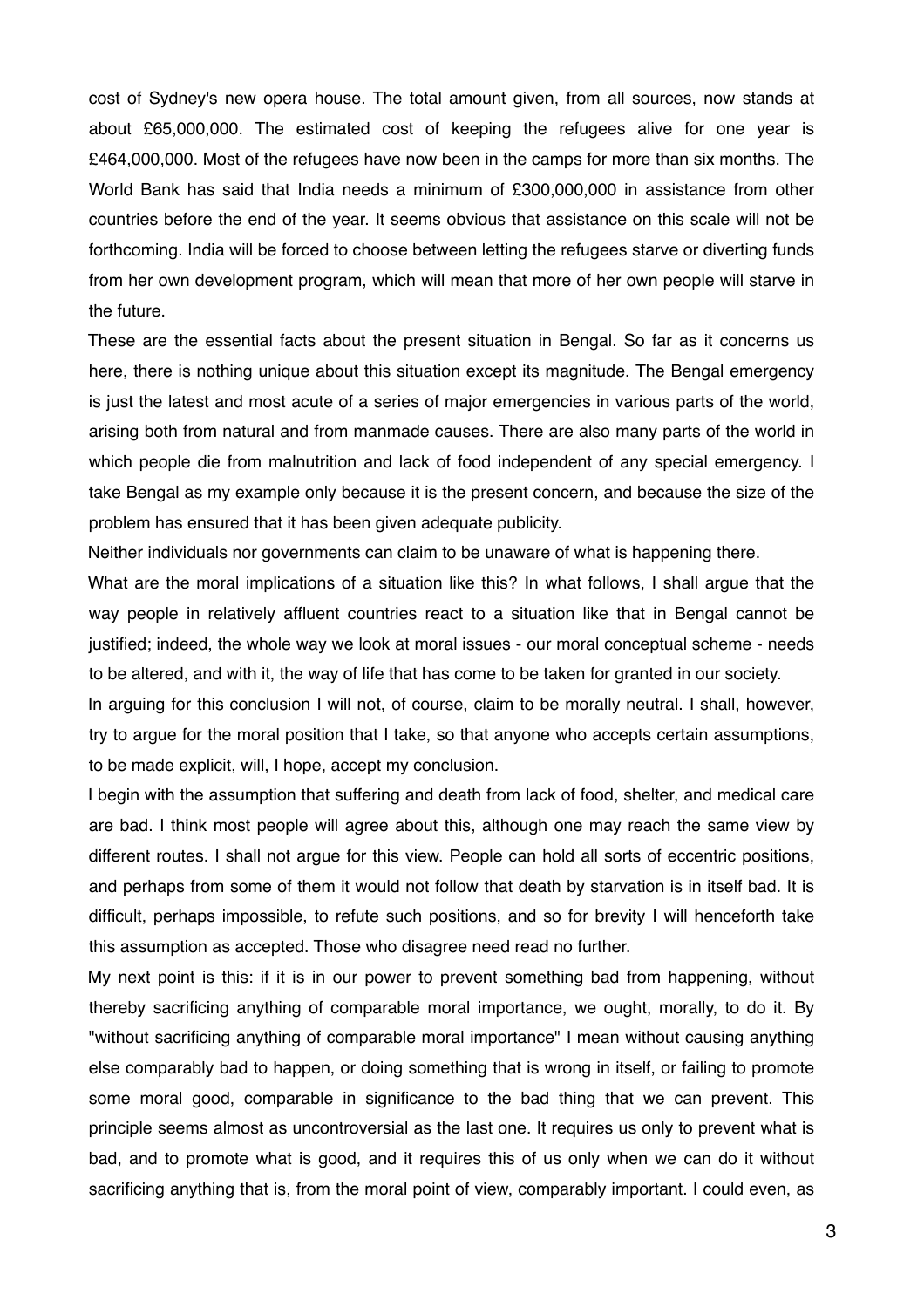far as the application of my argument to the Bengal emergency is concerned, qualify the point so as to make it: if it is in our power to prevent something very bad from happening, without thereby sacrificing anything morally significant, we ought, morally, to do it. An application of this principle would be as follows: if I am walking past a shallow pond and see a child drowning in it, I ought to wade in and pull the child out. This will mean getting my clothes muddy, but this is insignificant, while the death of the child would presumably be a very bad thing.

The uncontroversial appearance of the principle just stated is deceptive. If it were acted upon, even in its qualified form, our lives, our society, and our world would be fundamentally changed. For the principle takes, firstly, no account of proximity or distance. It makes no moral difference whether the person I can help is a neighbor's child ten yards from me or a Bengali whose name I shall never know, ten thousand miles away. Secondly, the principle makes no distinction between cases in which I am the only person who could possibly do anything and cases in which I am just one among millions in the same position.

I do not think I need to say much in defense of the refusal to take proximity and distance into account. The fact that a person is physically near to us, so that we have personal contact with him, may make it more likely that we shall assist him, but this does not show that we ought to help him rather than another who happens to be further away. If we accept any principle of impartiality, universalizability, equality, or whatever, we cannot discriminate against someone merely because he is far away from us (or we are far away from him). Admittedly, it is possible that we are in a better position to judge what needs to be done to help a person near to us than one far away, and perhaps also to provide the assistance we judge to be necessary. If this were the case, it would be a reason for helping those near to us first. This may once have been a justification for being more concerned with the poor in one's town than with famine victims in India. Unfortunately for those who like to keep their moral responsibilities limited, instant communication and swift transportation have changed the situation. From the moral point of view, the development of the world into a "global village" has made an important, though still unrecognized, difference to our moral situation. Expert observers and supervisors, sent out by famine relief organizations or permanently stationed in famine-prone areas, can direct our aid to a refugee in Bengal almost as effectively as we could get it to someone in our own block. There would seem, therefore, to be no possible justification for discriminating on geographical grounds.

There may be a greater need to defend the second implication of my principle - that the fact that there are millions of other people in the same position, in respect to the Bengali refugees, as I am, does not make the situation significantly different from a situation in which I am the only person who can prevent something very bad from occurring. Again, of course, I admit that there is a psychological difference between the cases; one feels less guilty about doing nothing if one can point to others, similarly placed, who have also done nothing. Yet this can make no real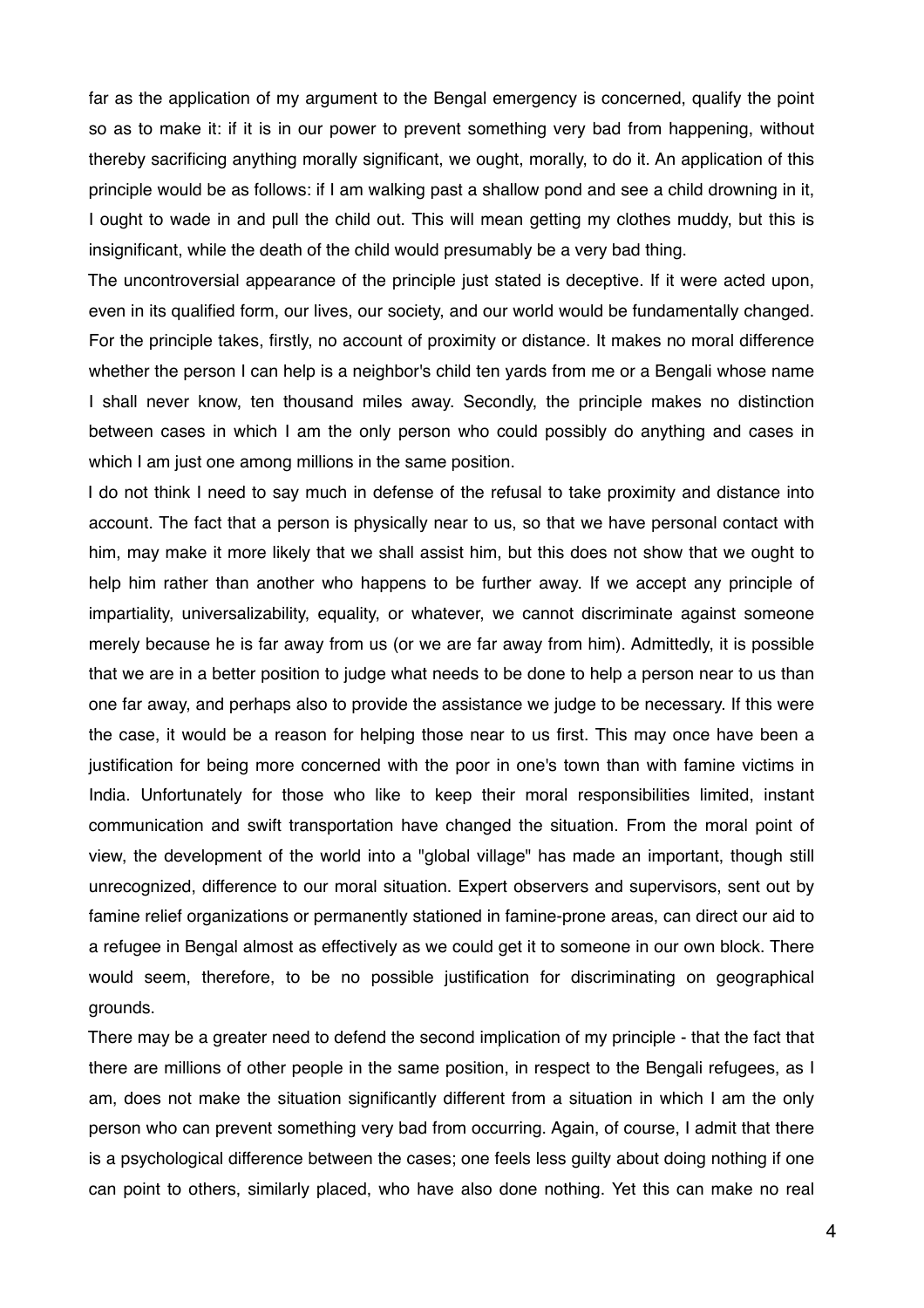difference to our moral obligations. Should I consider that I am less obliged to pull the drowning child out of the pond if on looking around I see other people, no further away than I am, who have also noticed the child but are doing nothing? One has only to ask this question to see the absurdity of the view that numbers lessen obligation. It is a view that is an ideal excuse for inactivity; unfortunately most of the major evils - poverty, overpopulation, pollution - are problems in which everyone is almost equally involved.

The view that numbers do make a difference can be made plausible if stated in this way: if everyone in circumstances like mine gave £5 to the Bengal Relief Fund, there would be enough to provide food, shelter, and medical care for the refugees; there is no reason why I should give more than anyone else in the same circumstances as I am; therefore I have no obligation to give more than £5. Each premise in this argument is true, and the argument looks sound. It may convince us, unless we notice that it is based on a hypothetical premise, although the conclusion is not stated hypothetically. The argument would be sound if the conclusion were: if everyone in circumstances like mine were to give £5, I would have no obligation to give more than £5. If the conclusion were so stated, however, it would be obvious that the argument has no bearing on a situation in which it is not the case that everyone else gives £5. This, of course, is the actual situation. It is more or less certain that not everyone in circumstances like mine will give £5. So there will not be enough to provide the needed food, shelter, and medical care. Therefore by giving more than £5 I will prevent more suffering than I would if I gave just £5.

It might be thought that this argument has an absurd consequence. Since the situation appears to be that very few people are likely to give substantial amounts, it follows that I and everyone else in similar circumstances ought to give as much as possible, that is, at least up to the point at which by giving more one would begin to cause serious suffering for oneself and one's dependents - perhaps even beyond this point to the point of marginal utility, at which by giving more one would cause oneself and one's dependents as much suffering as one would prevent in Bengal. If everyone does this, however, there will be more than can be used for the benefit of the refugees, and some of the sacrifice will have been unnecessary. Thus, if everyone does what he ought to do, the result will not be as good as it would be if everyone did a little less than he ought to do, or if only some do all that they ought to do.

The paradox here arises only if we assume that the actions in question - sending money to the relief funds - are performed more or less simultaneously, and are also unexpected. For if it is to be expected that everyone is going to contribute something, then clearly each is not obliged to give as much as he would have been obliged to had others not been giving too. And if everyone is not acting more or less simultaneously, then those giving later will know how much more is needed, and will have no obligation to give more than is necessary to reach this amount. To say this is not to deny the principle that people in the same circumstances have the same obligations, but to point out that the fact that others have given, or may be expected to give, is a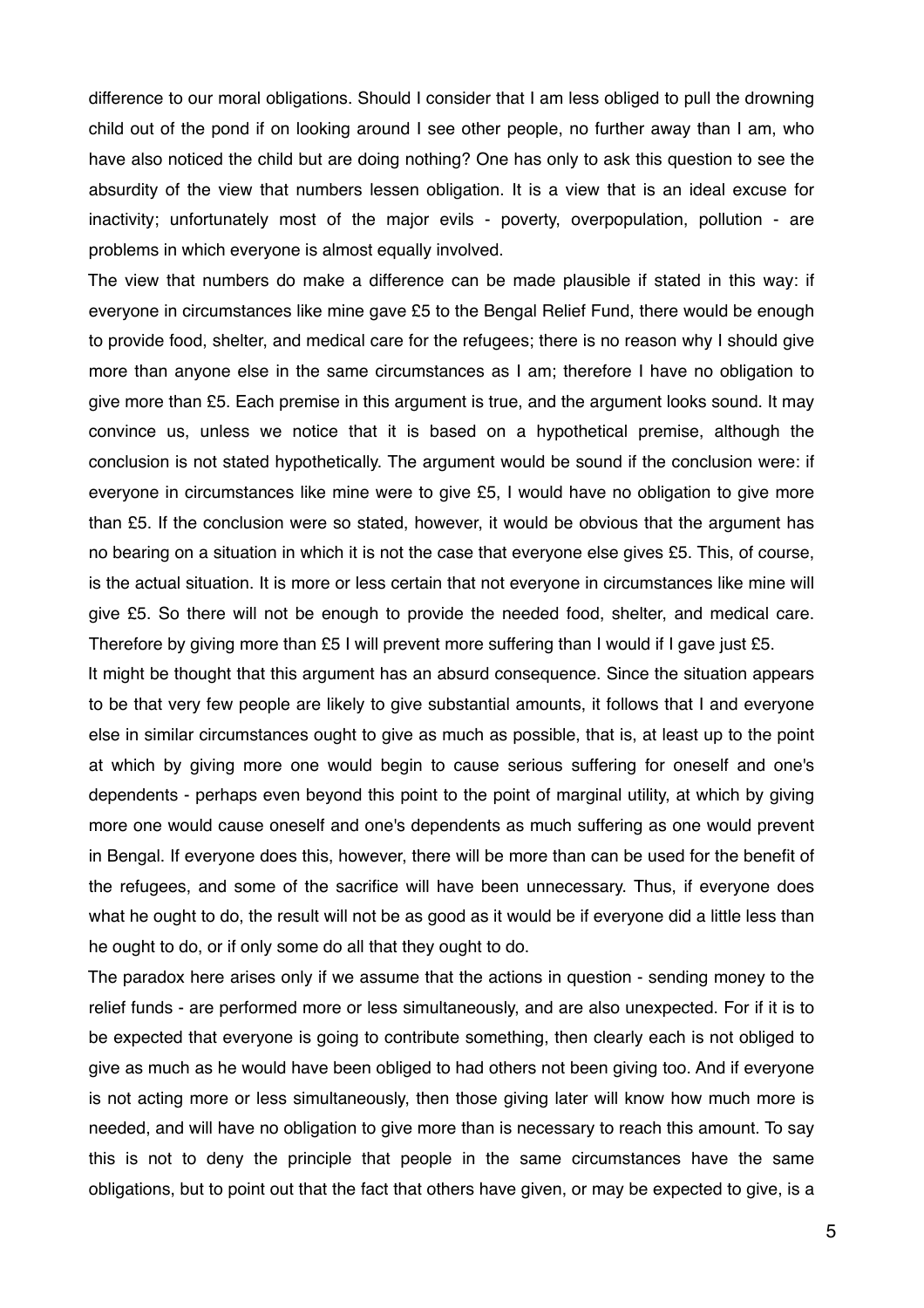relevant circumstance: those giving after it has become known that many others are giving and those giving before are not in the same circumstances. So the seemingly absurd consequence of the principle I have put forward can occur only if people are in error about the actual circumstances - that is, if they think they are giving when others are not, but in fact they are giving when others are. The result of everyone doing what he really ought to do cannot be worse than the result of everyone doing less than he ought to do, although the result of everyone doing what he reasonably believes he ought to do could be.

If my argument so far has been sound, neither our distance from a preventable evil nor the number of other people who, in respect to that evil, are in the same situation as we are, lessens our obligation to mitigate or prevent that evil. I shall therefore take as established the principle I asserted earlier. As I have already said, I need to assert it only in its qualified form: if it is in our power to prevent something very bad from happening, without thereby sacrificing anything else morally significant, we ought, morally, to do it.

The outcome of this argument is that our traditional moral categories are upset. The traditional distinction between duty and charity cannot be drawn, or at least, not in the place we normally draw it. Giving money to the Bengal Relief Fund is regarded as an act of charity in our society. The bodies which collect money are known as "charities." These organizations see themselves in this way - if you send them a check, you will be thanked for your "generosity." Because giving money is regarded as an act of charity, it is not thought that there is anything wrong with not giving. The charitable man may be praised, but the man who is not charitable is not condemned. People do not feel in any way ashamed or guilty about spending money on new clothes or a new car instead of giving it to famine relief. (Indeed, the alternative does not occur to them.) This way of looking at the matter cannot be justified. When we buy new clothes not to keep ourselves warm but to look "welldressed" we are not providing for any important need. We would not be sacrificing anything significant if we were to continue to wear our old clothes, and give the money to famine relief. By doing so, we would be preventing another person from starving. It follows from what I have said earlier that we ought to give money away, rather than spend it on clothes which we do not need to keep us warm. To do so is not charitable, or generous. Nor is it the kind of act which philosophers and theologians have called "supererogatory" - an act which it would be good to do, but not wrong not to do. On the contrary, we ought to give the money away, and it is wrong not to do so.

I am not maintaining that there are no acts which are charitable, or that there are no acts which it would be good to do but not wrong not to do. It may be possible to redraw the distinction between duty and charity in some other place. All I am arguing here is that the present way of drawing the distinction, which makes it an act of charity for a man living at the level of affluence which most people in the "developed nations" enjoy to give money to save someone else from starvation, cannot be supported. It is beyond the scope of my argument to consider whether the